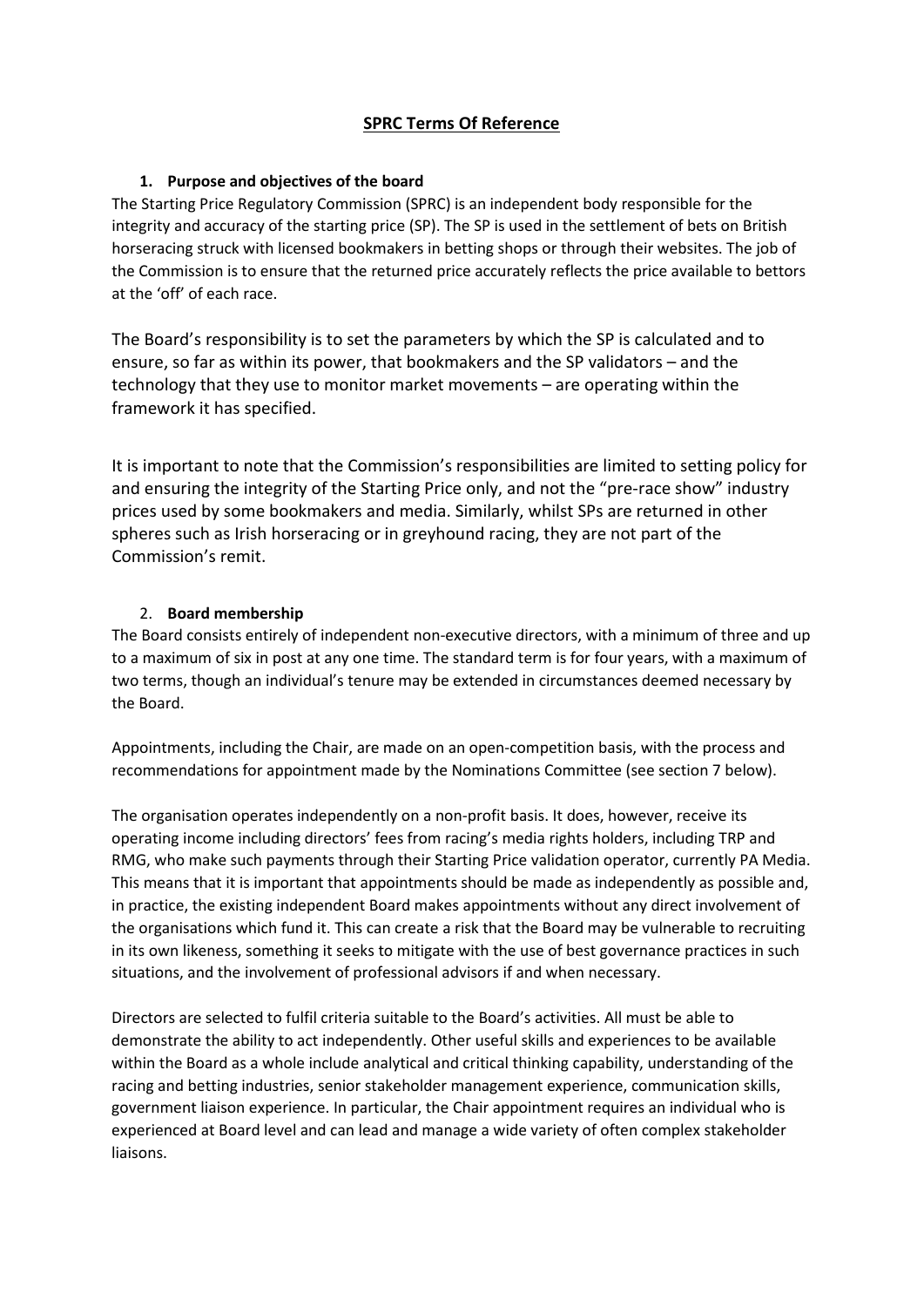# **3. Decision-making**

A quorum of a minimum of three directors (one of whom must be the Chair unless he/she appoints a deputy) will need to participate in any decisions to ensure they are valid. On voting matters, a simple majority vote will suffice, with the Chair casting the deciding vote in the event of a tie.

Voting matters specifically include any amendments to Starting Price validation policy, appointment of directors and approval of the Annual Report.

# **4. Meetings**

Whilst a significant number of activities are undertaken by the board and its members throughout each year, formal Board meetings will be held a minimum of twice per annum, usually in spring and early autumn. Additional meetings may be convened as required. Meetings may be held in person, by phone or by virtual meeting means. It is intended that the two minimum formal meetings will be held in person, but their business will remain valid if they are instead held by any of the other means. Planned meetings will usually be for a duration of a maximum of two and a half hours.

Any ad-hoc board meetings will usually require a minimum of one week's notice by email, but may be called at shorter notice if a major issue arises.

Minutes and actions will be recorded, then distributed to and approved by the Board. The Board will use some part time secretariat support to produce the Minutes and organise its meetings.

In addition to the directors, the SPRC legal advisor and representative of the SP validation operator (currently PA media) will attend.

The Board meetings will usually also include appropriate observers at the discretion of the Board. These will usually be drawn from representatives of the media rights holders (TRP, RMG), and representatives from other relevant operators such as SIS and AGT.

A synopsis of the Board's decisions and any key discussion points will be published on the SPRC website.

# **5. Paper and presentation guidelines**

Any papers or formal requests for Board consideration should be provided at least 10 days ahead of planned Board meetings, ideally in Word, PDF or PowerPoint format via email to the secretariat support or Chair. In normal circumstances, maximum length should be 4 pages or 10 PowerPoint slides.

Papers will normally be distributed at least 7 days ahead of Board meetings.

## **6. Responsibilities**

The Board:

- Sets criteria for the return of Starting Prices in all horse races in Great Britain
- Reviews such criteria from time-to-time to ensure they areup-to-date with relevant market and other factors, adjusting policy as necessary
- Takes steps to verify SP returns and to review data and take any remedial action required with the SP validation operator
- Communicates its policies and any amendments made to them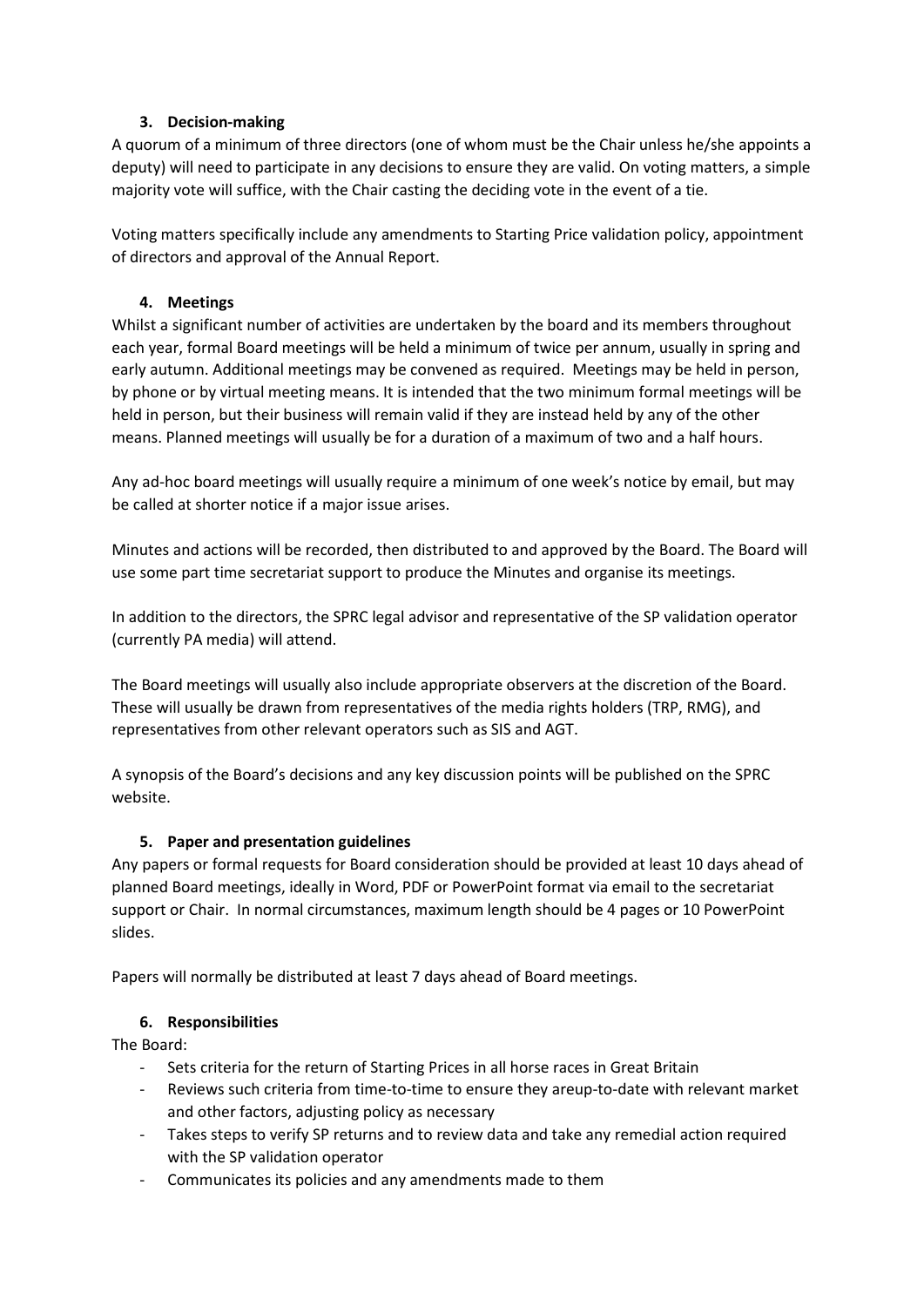- Liaises with a variety of stakeholders to ensure that policy is understood, and also to ensure that it maintains its understanding of relevant current issues or persistent factors connected to the SP which it should consider as it reviews policy

Individual board members may be required from time-to-time to liaise with third parties or to speak publicly on behalf of the Board as part of SPRC'S efforts to communicate its purpose and policy, or to gain commitment and support from relevant third parties. If there are major announcements to be made or significant issues over and above operational issues that would be handled by the SP validation operator, the Chair will usually take the lead responsibility for communication.

## **7. Delegating tasks and powers**

There are two sub-committees of the Board as follows:

- *Nominations Committee*. Consisting of two Board members, one of whom is the Chair, the committee takes responsibility for organising and managing the selection process for appointing Board directors and the Chair when positions become available. Specifically in the case of Chair appointments, the Committee will consult with representatives of racing's media rights holders. The Nominations Committee makes final recommendations for Board approval. Whilst the Board may reject recommendations from the Nominations Committee, the Board cannot make a separate appointment without a further Nominations Committee recommendation. The committee meets only as required.
- *Technical sub*-*committee*. This group will be chaired by the senior representative from the SP validations operator. A minimum of one Board member will form part of the sub-committee, joined by appropriately-nominated representatives from racing media operators and betting operators. The group will consider technical (both systems and SP/ bookmaker technical) matters as directed by the Board, usually where further analysis of problem-solving is required to help ensure SP policy is appropriately adjusted or maintained. Recent examples of the work of the committee have included consideration of an emergency off-course only system during the period of no crowds or bookmakers on course, and consideration of the impact of varying off-course each-way terms on the SP. The committee produces reports and recommendations for the Board, and policy decisions can only be taken at Board level. Membership of the sub-committee is also agreed at Board level, taking recommendations from the sub-committee chair.

#### **8. Reporting and monitoring**

The SP validation operator provides quarterly operational reports to the Board and a variety of statistics on the performance and outcome of the SP mechanism which the Board reviews. Additional analysis and reporting is specifically tasked to the Technical Sub-Committee as required. The Board also receives helpful data from time-to-time from the media rights organisations and betting operators. It also uses published data from the Horserace Betting Levy Board and the Gambling Commission.

The Board produces an annual report each spring, available via its website. Other relevant reports and public statements are also published there as they arise.

## **9. Review of the board**

The Chair will carry out an assessment of Board performance every two years, seeking feedback and input from key stakeholders to assist the Board to understand its performance as a whole and areas for improvement / focus. Individual meetings with directors will provide an opportunity for the Chair